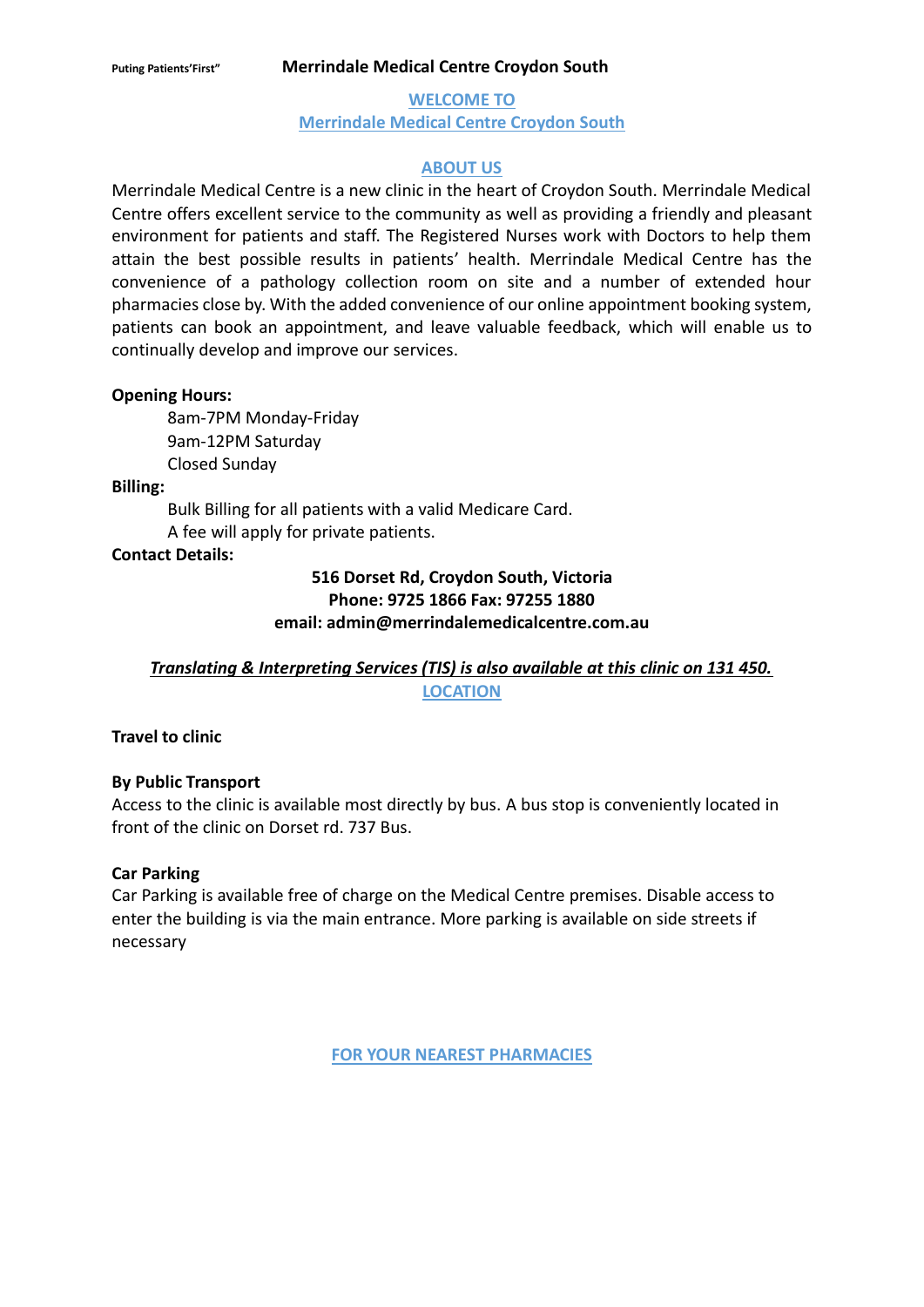#### *Merrindale Pharmacy*

514 Dorset Rd Croydon South Phone: 9723 3366 Fax: 9723 3366



### **Arndale Pharmore Pharmacy**

Shop 20/21, 224 Mount Dandenong Rd Croydon. 3136 Phone: (03) 9723 6222 Fax: (03) 9723 6222

## **Priceline Pharmacy Heathmont**

162 Canterbury Rd Heathmont. 3135 Phone: 9729 4545 Fax: 9729 4755

### **Chemist Warehouse Lilydale**

33 Hutchinson Street , Lilydale Marketplace, Shops T8 & T9 Stockland Lilydale. 3140 Phone: 97352511 Fax: 9737 2544

**FOR YOUR NEAREST HOSPITALS**

**\_\_\_\_\_\_\_\_\_\_\_\_\_\_\_\_\_\_\_\_\_\_\_\_\_**

#### **TREATMENT ROOM**

In our treatment room we offer a number of services and perform a variety of procedures, with our qualified nurses.

#### We have equipment or supplies for the following procedures:

| ECG's                | <b>Pathology Collection</b> | <b>Dressings</b> |
|----------------------|-----------------------------|------------------|
| <b>Immunisations</b> | <b>Asthma Treatment</b>     | Plastering       |
| <b>Ear Syringing</b> | <b>Minor Procedures</b>     | <b>Suturing</b>  |
| Spirometry's         | <b>Travel Vaccines</b>      | <b>Flu Shots</b> |
| <b>Mole Removal</b>  | <b>Wart Treatment</b>       |                  |
|                      | And much more               |                  |

# **DIAGNOSTIC IMAGING**

We refer to a number of radiology facilities in the surrounding areas:

#### **YPS Imaging**

19, Manchester Road, Mooroolbark. 3138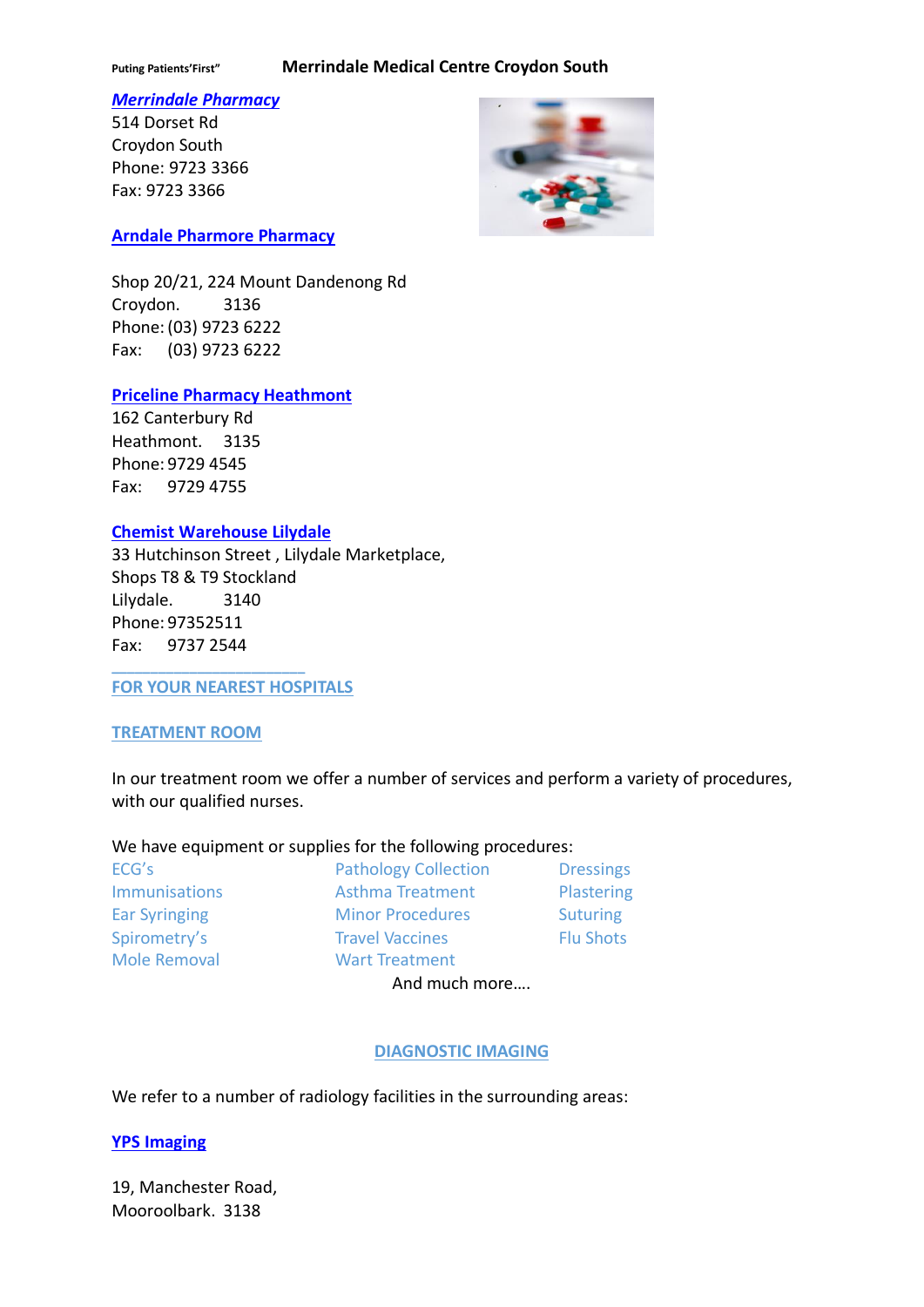Phone:03 8736 9291 Fax: 03 9727 5087

#### **Uniradiology**

155-161 Scoresby Road Boronia. 3155

**\_\_\_\_\_\_\_\_\_\_\_\_\_\_\_\_\_\_\_\_\_\_\_\_\_\_\_\_\_\_\_\_\_\_\_\_\_\_**

**\_\_\_\_\_\_\_\_\_\_\_\_\_\_\_\_\_\_\_\_\_\_\_\_\_\_\_\_\_\_\_\_\_\_\_\_\_\_**

**\_\_\_\_\_\_\_\_\_\_\_\_\_\_\_\_\_\_\_\_\_\_\_\_\_\_\_\_\_\_\_\_\_\_\_\_\_\_**

**\_\_\_\_\_\_\_\_\_\_\_\_\_\_\_\_\_\_\_\_\_\_\_\_\_\_\_\_\_\_\_\_\_\_\_\_\_\_**

Phone:03 9729 2258 Fax: 03 9729 2998

#### **MIA Radiology**

320 Mt Dandenong Rd Croydon. 3136

Phone: 9725 2611 Fax: 03 9723 6664

110 - 114 Mount Dandenong Road Ringwood. 3134

Phone:9871 7888 Fax: 9871 7899

#### **LOCAL MEDICARE OFFICE DETAILS**

Shop L108 Eastland Shopping Centre 171 Maroondah Highway Ringwood. 3134



At Merrindale Medical Centre we have on-site pathology services using Dorevitch Pathology. We collect specimens if they are referred by a doctor that practices within our clinic or you are a patient of Merrindale Medical Centre.

If your doctor considers it necessary for you to have tests, you will be given a pathology request form. Pathology request forms need to be presented to our receptionists and you will be called in as soon as our nurses are available.

No appointment is necessary but please be aware that some tests require prior preparation such as fasting, which may take an extended period of time to complete. Please discuss with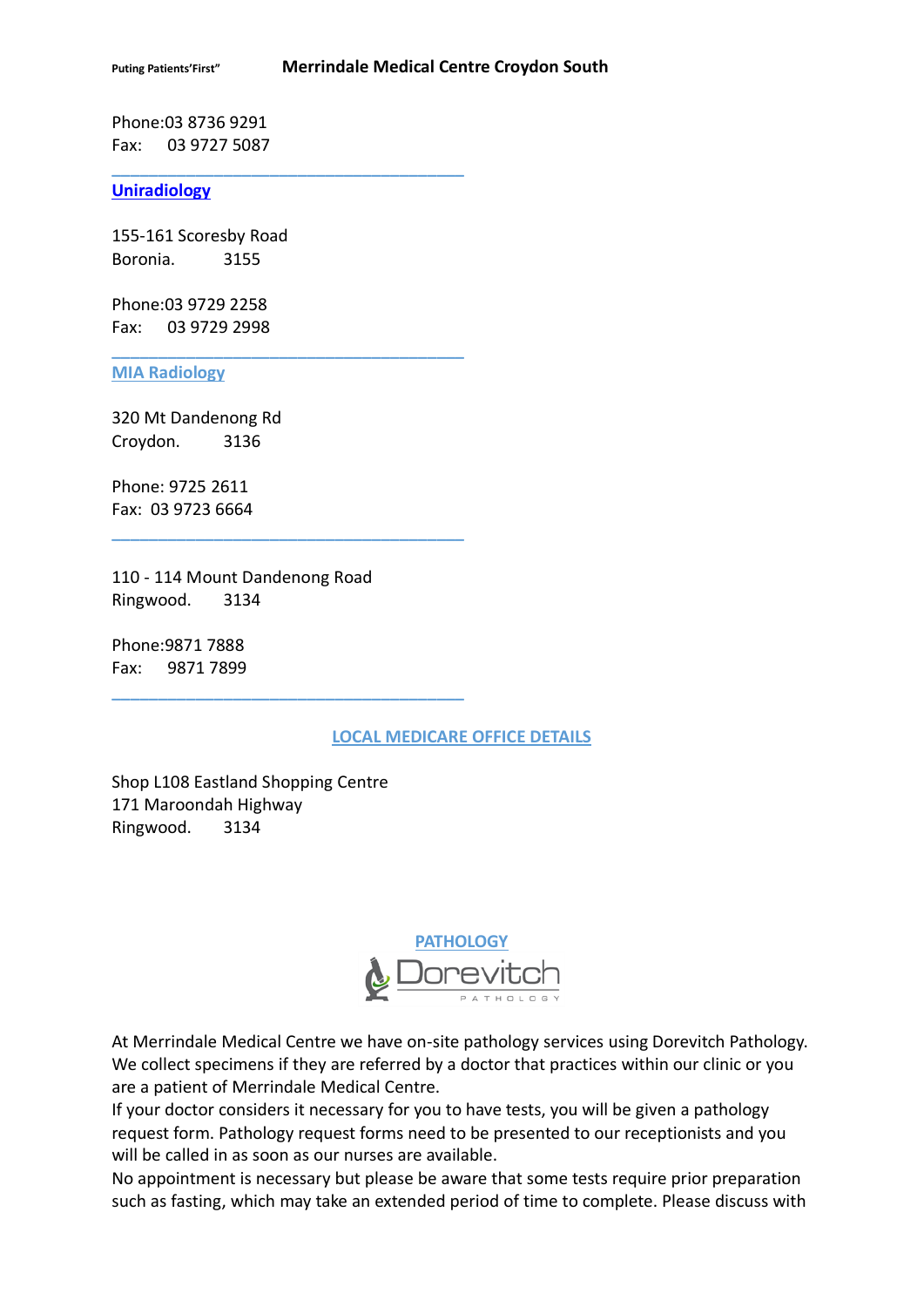your doctor or a staff member prior to attending the testing. *All tests will be Bulk Billed where possible but specialist testing may incur a fee.*

#### **Fasting Blood Tests**

**NO** food or beverages from Midnight the night before your test. **NO** breakfast, tea or coffee until after your test. **NO** smoking or chewing gum. **You may drink water ONLY Caution - Do not fast for longer than 14 hours.**

# **ANTENATAL CARE**

# **Initial Consultation**

Routine blood tests and an ultrasound (if unsure of dates) should be organized. A discussion should take place about who the patient would like to see for their pregnancy i.e. obstetrician, shared care GP with obstetrician or midwives at Eastern Health.

# **Second Consultation**

Patient will attend to discuss all the routine blood test results. A referral to their preferred person/hospital can be done now. An ultrasound referral should also be done ready for their 12 week ultrasound. Discuss combined first trimester screening (downs syndrome testing) with the patient. If the patient agrees to go ahead – the blood test needs to be done between 9 – 12 weeks 6 days gestation. An ultrasound needs to be performed between 11 weeks 3 days and 13 weeks 6 days gestation. All results will be sent to Maternal Serum Screening who will issue you with a report once finalized. They do charge a fee.

# **Afterwards**

The obstetrician/shared care GP/hospital will generally arrange any further testing after this. For example: Morphology scan (18-22 weeks), GTT (26–28 weeks), Anti D testing if necessary and GBS swab/antibodies if required.

# **IMMUNISATIONS & VACCINATIONS**

## **Childhood Immunisations**

Please bring the child's maternal health book so all immunisations can be recorded.

Immunisations are given at: 2 Months of Age 4 Months of Age 6 Months of Age 12 Months of Age 18 Months of Age 4 Years of Age

# **Immunisations of Secondary School Students**

Year 7 Year 10 **Pregnancy** Rubella non-immune women planning pregnancy or shortly after delivery. **Influenza & Swine Flu** Annually. Discuss your options with your doctor.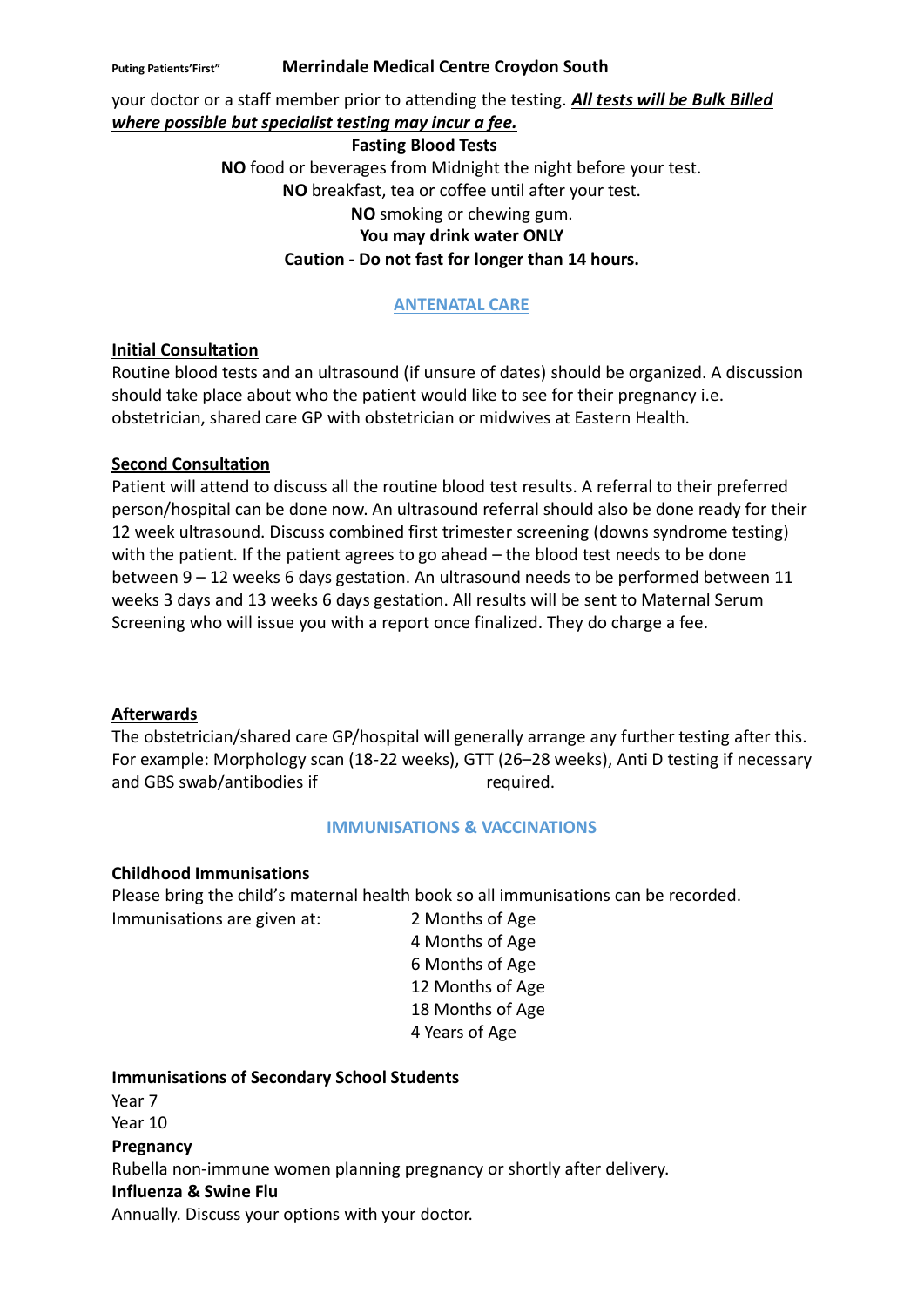**Travel Vaccinations**

As needed. Discuss with your Doctor

## **COMMUNICATION, RECALLS AND REMINDERS**

To obtain the results of your pathology and scans and all other reports; you must see a doctor first to obtain them. Your results can also be transferred to other allied health members under your consent. Staff members of Merrindale Medical Centre will not give results over the phone and will only recall you when your test results are urgent. It is your own duty to follow up your own results.

Reminder letters will be sent or at times through a phone call. Please make sure that your details are up to date.

If we are unable to answer any of your queries over the phone with a reception staff; a nurse or the relative staff will call within 24 hours.

# **AFTER HOURS ARRANGEMENT**

Our After Hours Service can be obtained by calling Doctordoctor on **13 26 60**. A summary of your consultation will be faxed to the clinic the following day.

# **PRIVACY POLICY**

At Merrindale Medical Centre; by attending the clinic you consent to your personal information being collected and stored. Your information is strictly confidential and only accessible to staff of Merrindale Medical Centre and allied health members under your consent.

For full outline of our privacy policy; please ask receptionists at the front desk or have a look at our website at <https://www.merrindalemedicalcentre.com.au/>

## **MEDICAL RECORDS**

At Merrindale Medical Centre we will obtain your records for 10 years.

To obtain or transfer you medical records, please ask the reception staff. It may take up to 2 weeks to obtain or transfer your files.

# **COMPLAINTS**

At Merrindale Medical Centre we take complaints very seriously and acknowledge that it is an important source of customer feedback.